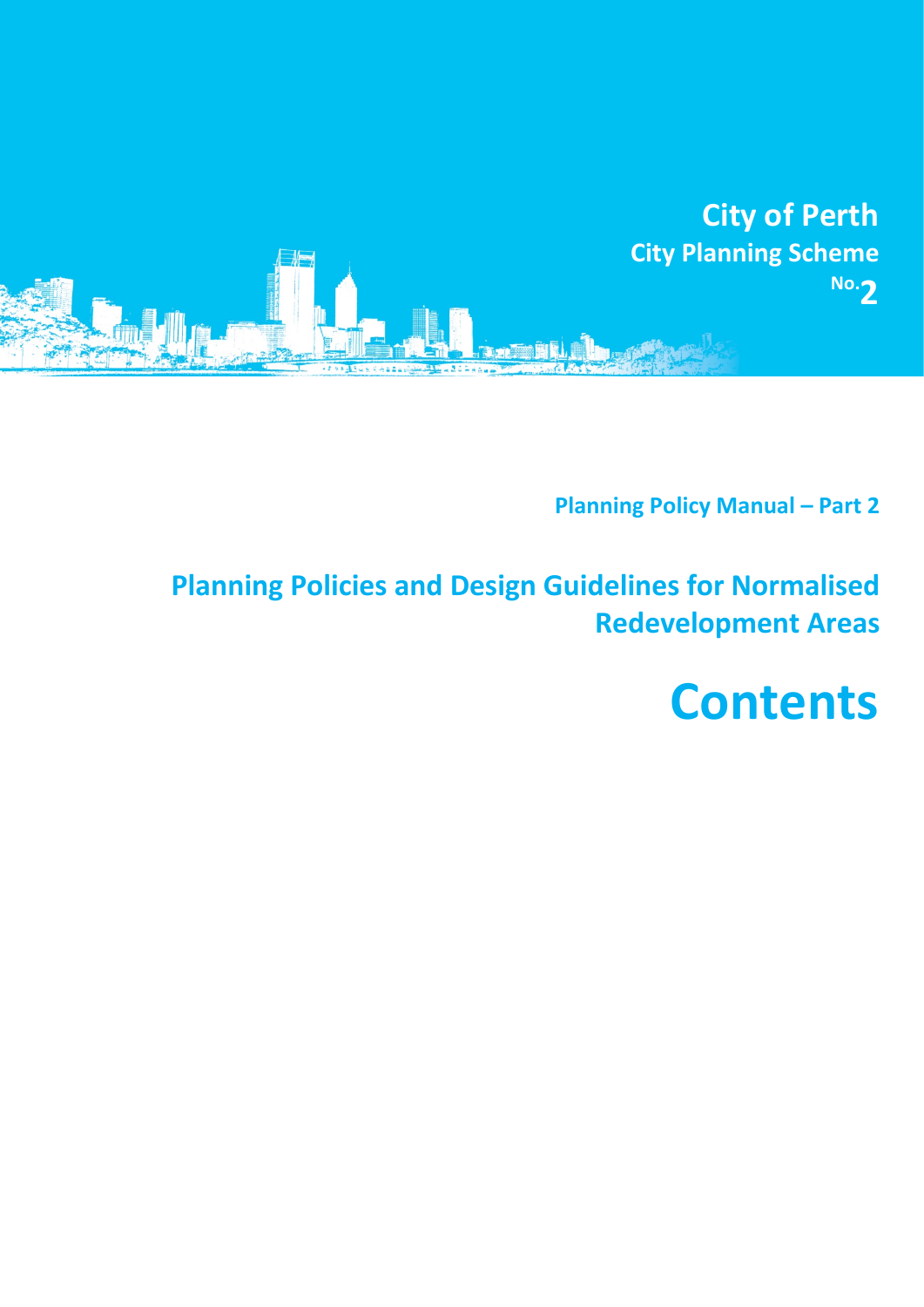

**Normalised Redevelopment Areas**

|   | <b>Version # Decision Reference</b> | Synopsis |
|---|-------------------------------------|----------|
| 1 | 17 March 2015                       | Amended  |
|   |                                     |          |
|   |                                     |          |
|   |                                     |          |
|   |                                     |          |
|   |                                     |          |
|   |                                     |          |
|   |                                     |          |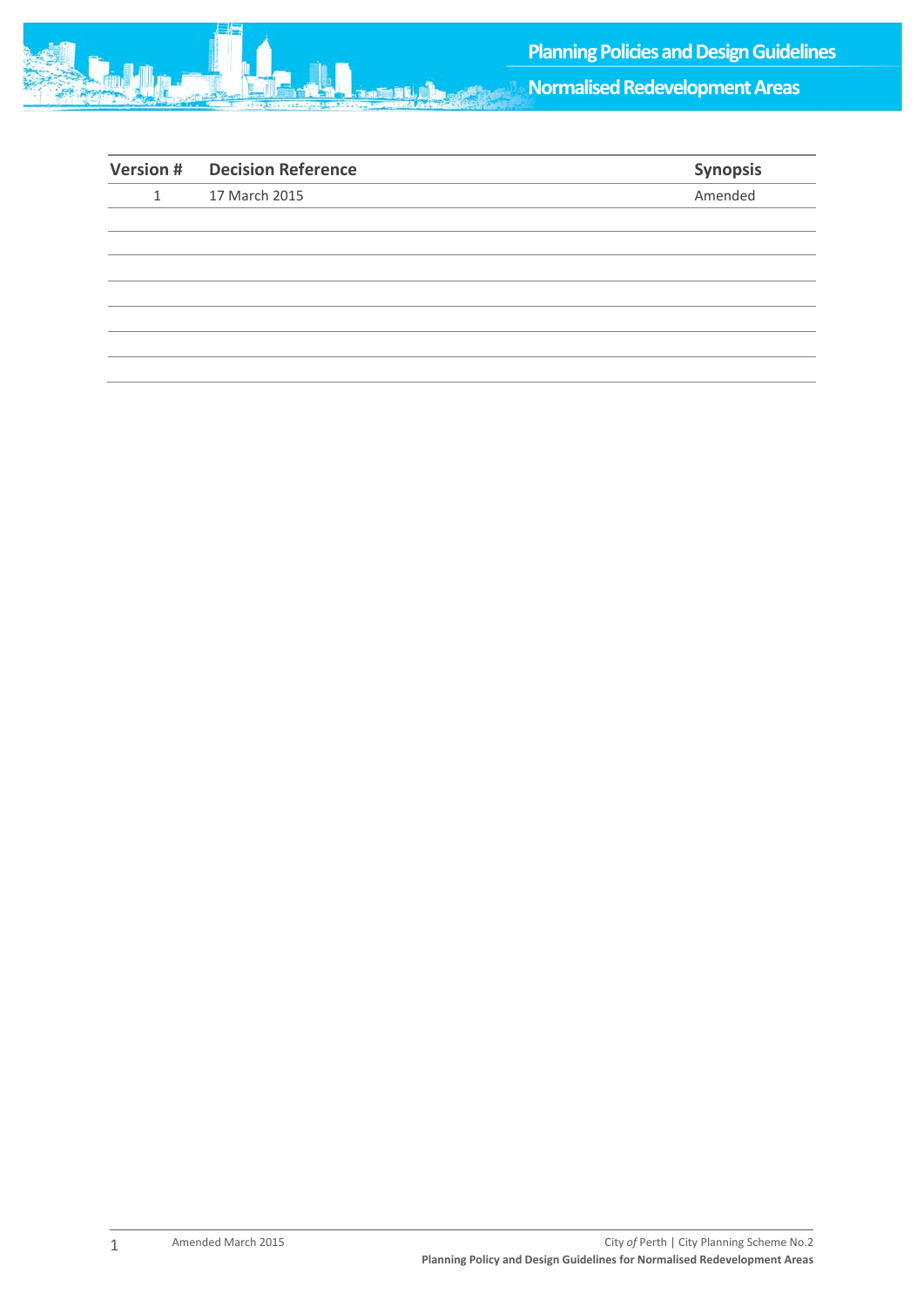## **CONTENTS**

| <b>SECTION</b>                       | <b>TITLE</b><br><b>PAGE</b>                            |  |  |  |
|--------------------------------------|--------------------------------------------------------|--|--|--|
| <b>SECTION 1 - PLANNING POLICIES</b> |                                                        |  |  |  |
| 1.1                                  |                                                        |  |  |  |
| 1.2                                  |                                                        |  |  |  |
| <b>SECTION 2 - DESIGN GUIDELINES</b> |                                                        |  |  |  |
| 2.1                                  | Area 1 - Claisebrook Road North (City of Vincent)2.1-1 |  |  |  |
| 2.2                                  |                                                        |  |  |  |
| 2.3                                  |                                                        |  |  |  |
| 2.4                                  |                                                        |  |  |  |
| 2.5                                  |                                                        |  |  |  |
| 2.6                                  |                                                        |  |  |  |
| 2.7                                  |                                                        |  |  |  |
| 2.8                                  |                                                        |  |  |  |
| 2.9                                  |                                                        |  |  |  |
| 2.10                                 |                                                        |  |  |  |
| 2.11                                 |                                                        |  |  |  |
| 2.12                                 |                                                        |  |  |  |
| 2.13                                 |                                                        |  |  |  |
| 2.14                                 |                                                        |  |  |  |
| 2.15                                 |                                                        |  |  |  |
| 2.16                                 |                                                        |  |  |  |
| 2.17                                 |                                                        |  |  |  |
| 2.18                                 |                                                        |  |  |  |
| 2.19                                 |                                                        |  |  |  |
| 2.20                                 |                                                        |  |  |  |
| 2.21                                 |                                                        |  |  |  |
| 2.22                                 |                                                        |  |  |  |
| 2.23                                 |                                                        |  |  |  |
| 2.24                                 |                                                        |  |  |  |
| 2.25                                 |                                                        |  |  |  |
| 2.26                                 |                                                        |  |  |  |
| 2.27                                 |                                                        |  |  |  |

**SIE**